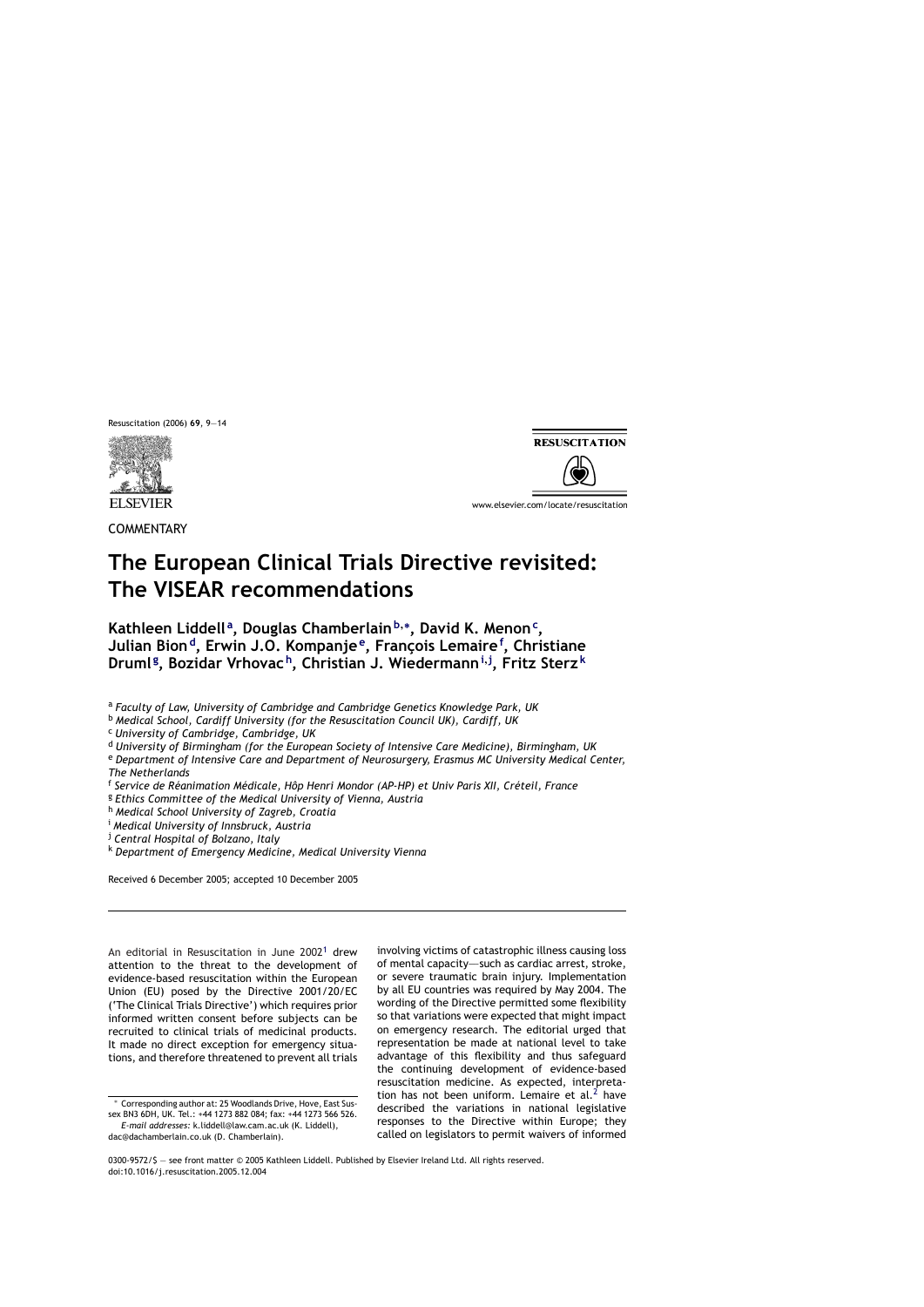consent for emergency research, to clarify terms and definitions, and to remove the artificial distinction between interventional and observational research.

Given this unsatisfactory and variable response within Europe to the requirements of the Directive, a working group convened in Vienna on 30 May 2005 ('Vienna Initiative to save European Research' (VISEAR)) and presented a report [3](#page-5-0) months later.<sup>3</sup> The initiative was supported by the Department for Ethics in Medical Research of the Vienna Medical University, in cooperation with the European Forum for Good Clinical Practice, the European Clinical Research Infrastructures Network, and the Vienna School of Clinical Research. The draft document was circulated to other interested individuals who had been unable to attend the meeting but helped to formulate the final report.

The EU Directive was conceived in part to ensure that participants enrolled in research projects are given adequate information about the nature of the trials and the associated risks. Abuses have indeed occurred in the past, and for this reason legislation to protect the interests of patients was necessary and timely. Most of the Articles in the Directive were welcomed by the research community; they offer sound guidance and will help to maintain confidence in the probity of medical science. Unfortunately, however, neither those responsible for the Directive, nor many who drafted enabling legislation within Member States, considered the special problems relating to research in emergency situations, where consent cannot be obtained from patients and where the patients' need for emergency treatment does not allow time for consultation with relatives or other legal representatives. This situation had previously been addressed in the Declaration of Helsinki and its later revision<sup>[4](#page-5-0)</sup> that placed an increased onus on Ethics Committees when they considered such trials. Moreover, in the United States the FDA had published in 1996 a waiver of informed consent for certain types of emergency research after earlier strict provisions had brought to a halt important progress in some critical clinical situations.<sup>[5](#page-5-0)</sup> That the issue could have been overlooked by European legislators is therefore surprising.

Several of the problems in the EU Directive related to Article 5 (*Clinical trials on incapacitated adults not able to give informed legal consent*), and this was therefore a main focus of the VISEAR group. Some of the provisions impact particularly unhelpfully on those wishing to improve emergency care. They will be considered in turn, with discussion of the difficulties they pose and the recommendations that might be considered at national level for limiting the unintended hindrance to legitimate research. Amendment of the Directive itself is not a practical solution, but within its framework some countries have found a way forward that has preserved its undoubted benefits but mitigated the 'threat to evidence based resuscitation' that was foreseen in the earlier editorial. Colleagues elsewhere might note that liberal interpretations of the Directive that encapsulate all its fundamental objectives have drawn no adverse comment from Brussels.

Article 5 starts with the statement that: *In the case of other persons incapable of giving informed consent, all relevant requirements listed for persons capable of giving such consent shall apply. In addition to these requirements, inclusion in clinical trials of incapacitated adults who have not given or not refused informed consent before onset of their incapacity shall be allowed only if* ... Nine further conditions follow. Several are unexceptionable but four warrant further comment.

**Article 5(a)** ... *the informed consent of the legal representative has been obtained; consent must represent the subject's presumed will and may be revoked at any time, without detriment to the subject.*

In circumstances of emergency or critical care, the requirement to obtain prior informed consent from a legal representative in order to enroll incapacitated patients in clinical trials can make such research either extremely difficult or impossible to perform, especially if the intervention has to be made as a matter of urgency. The relevant clinical conditions tend to be the most important public health priorities; they include stroke, coronary heart attacks, severe and moderate head injury, severe shock and cardiac arrest. The effects of Article 5, and its implementation in many Member States, seriously limit ethical research in a manner that we believe was unintended and is certainly undesirable.

The term 'legal representative' is not defined in the Directive, and indeed was explicitly stated to be determined by national law. Thus Member States understandably have disparate interpretations. $<sup>2</sup>$  $<sup>2</sup>$  $<sup>2</sup>$ </sup> In Austria and Germany the surrogate decisionmaker must be appointed by a judge. In Norway, the impact of the Biobank Act 2003 is such that research involving tissue sampling (e.g. blood gas analysis) requires the consent of the individual themselves.[6](#page-5-0) Most other Member States are less restrictive, recognizing a close relative as a legitimate representative. However, even this is problematic as it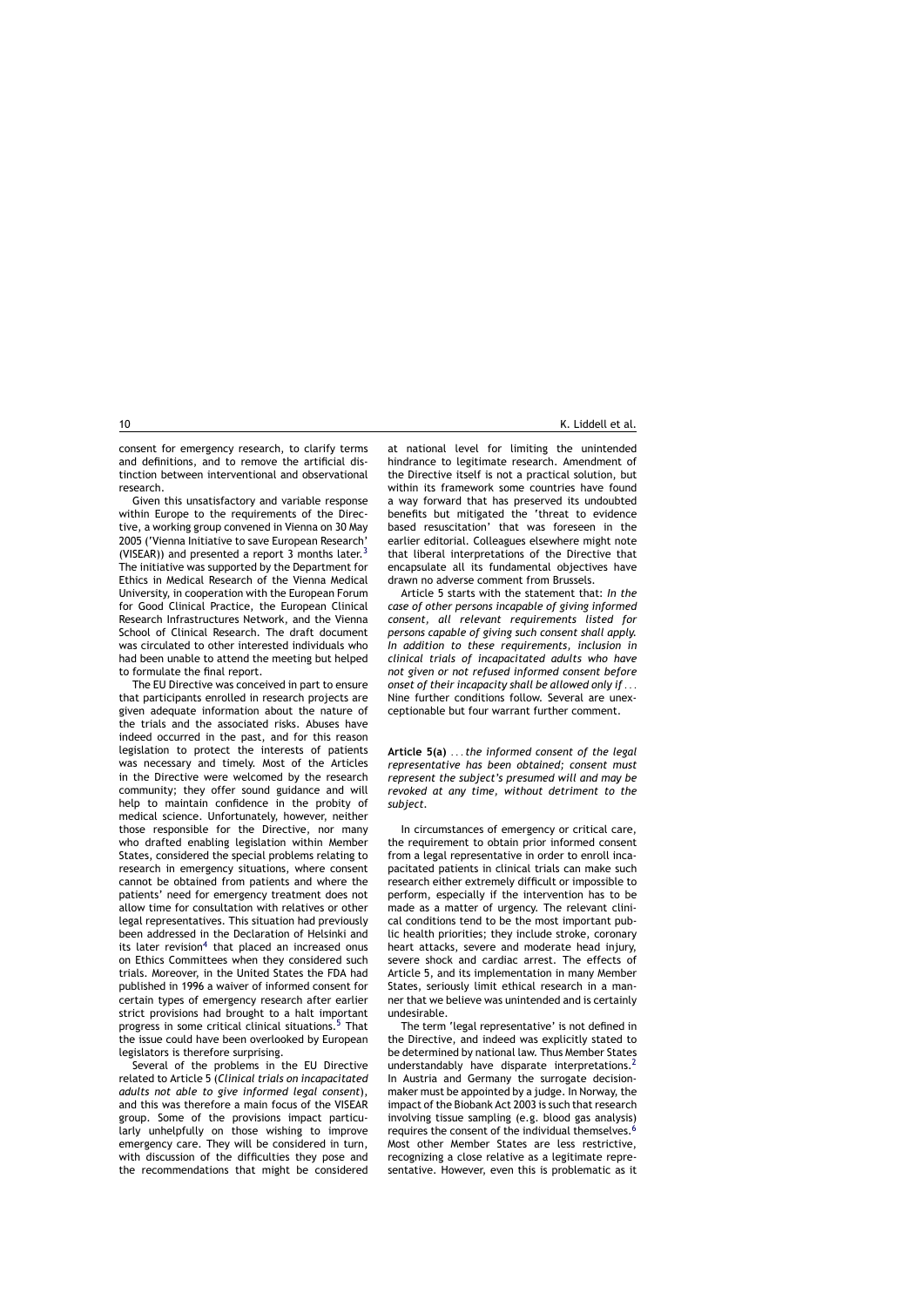assumes that there is sufficient time to obtain consent from a relative before the research must start. This is not the case in many critical conditions such as those mentioned above. Cardiac arrest is a particularly good example; a recent study showed that for every minute of delay to definitive treatment, survival was decreased by 23% com-pared with that in the previous minute.<sup>[7](#page-5-0)</sup> In another study, 83% of European trauma centres sampled reported that consent procedures significantly delayed the initiation of study treatment. $8$  Even in less pressing emergencies, the narrow definition of legal representative adopted in many countries has posed major problems for researchers. In the United Kingdom, a broader definition was adopted. The doctor primarily responsible for the patient's care may be nominated provided they are not connected with the conduct of the trial and there is no person with a closer relationship able and willing to act. But this is an unusual and not entirely satisfactory solution. Moreover, the varying interpretation of 'legal representative' creates difficulties for international trials where protocols and practice are expected to be uniform.

The Working Group thus emphasized the need for further work to harmonise international terminology and recommended solutions adopted in other countries. Some Member States have waived the requirement to obtain the consent of a legal representative where treatment must be started within a short time: a limit of 8h has been suggested. This has some support in the literature. Agard et al. found that 84% of patients with myocardial infarction were willing for the physician to decide the question of trial inclusion in the event of their being too ill to be asked about participation.<sup>[9](#page-5-0)</sup> More recently, a study about consent for stroke research found that 92% of patients think the physician should decide whether the patient is enrolled in a study if there is insufficient time to seek con-sent from a family member or surrogate.<sup>[10](#page-5-0)</sup> Similarly 76% of European trauma centres (*n* = 79) questioned the ethics of raising the issue of trial inclusion with relatives of a patient with severe traumatic brain injury soon after admission.[8](#page-5-0) The National Acute Brain Injury Study: Hypothermia (NABIS-H) in the United States straddled a change in the law. This led to the finding that waiving the requirement for consent reduces the time to treatment by approximately 45 min and safely enrolls a substantially larger number of patients.<sup>11</sup> This was highly significant for the study, which had a treatment window of less than 6 h. An alternative approach adopted by some Member States is to defer the need for consent for an agreed interval either until the subject regains capacity or until a legal representative is available and able to cooperate. This is advantageous in that it responds to the problems of the consent process without eliminating the involvement of family members.

Revocation of consent presents other potential difficulties. The practical implications are unclear and have caused confusion. Accepting that many treatments must be started as soon as possible if benefit is to be obtained, and that this may inevitably precede any opportunity to consult, the question is whether or not participation can be continued. Nobody doubts a legal representative's power to halt the administration of a medicinal product or to order that no additional data be collected. But what of data collected up to that point? Bias could arise from revocation of consent by survivors whereas non-survivors would not of course be able to do so. On the other hand, survivors who are aware that they have recovered from likely death as a result of treatment would be unlikely to withdraw consent for data to be used, whereas a relative as legal representative may well do so when treatment is unsuccessful. Bias can be averted only if data collected up to the point of withdrawal from the trial be included in final analyses.

#### *Recommendations*:

- Article 5(a) should be amended as necessary (by extension, waiver or deferral) to permit and harmonise emergency research involving incapacitated persons where treatment must be commenced as a matter of urgency.
- Member States should implement systems for legal representation that are compatible with critical illness research. Countries which ordinarily rely on court-appointed representatives should check the system is making timely appointments. Countries which usually rely on family members to act as legal representatives should permit decisions to be made by other persons (unconnected with the research) when family members are too stressed to decide, or should waive or defer the consent requirement.
- Further legal research should be undertaken to ascertain the definitions of 'legal representative' that apply in Member States. This could be used as a resource to ensure the lawfulness of international trials, for the basis of public debate and discussion papers, and to analyze the extent to which current definitions cause problems for research about emergency and critical illness.
- The EC and Member states should clarify the extent of a legal representative's power to revoke the individual's participation in a clinical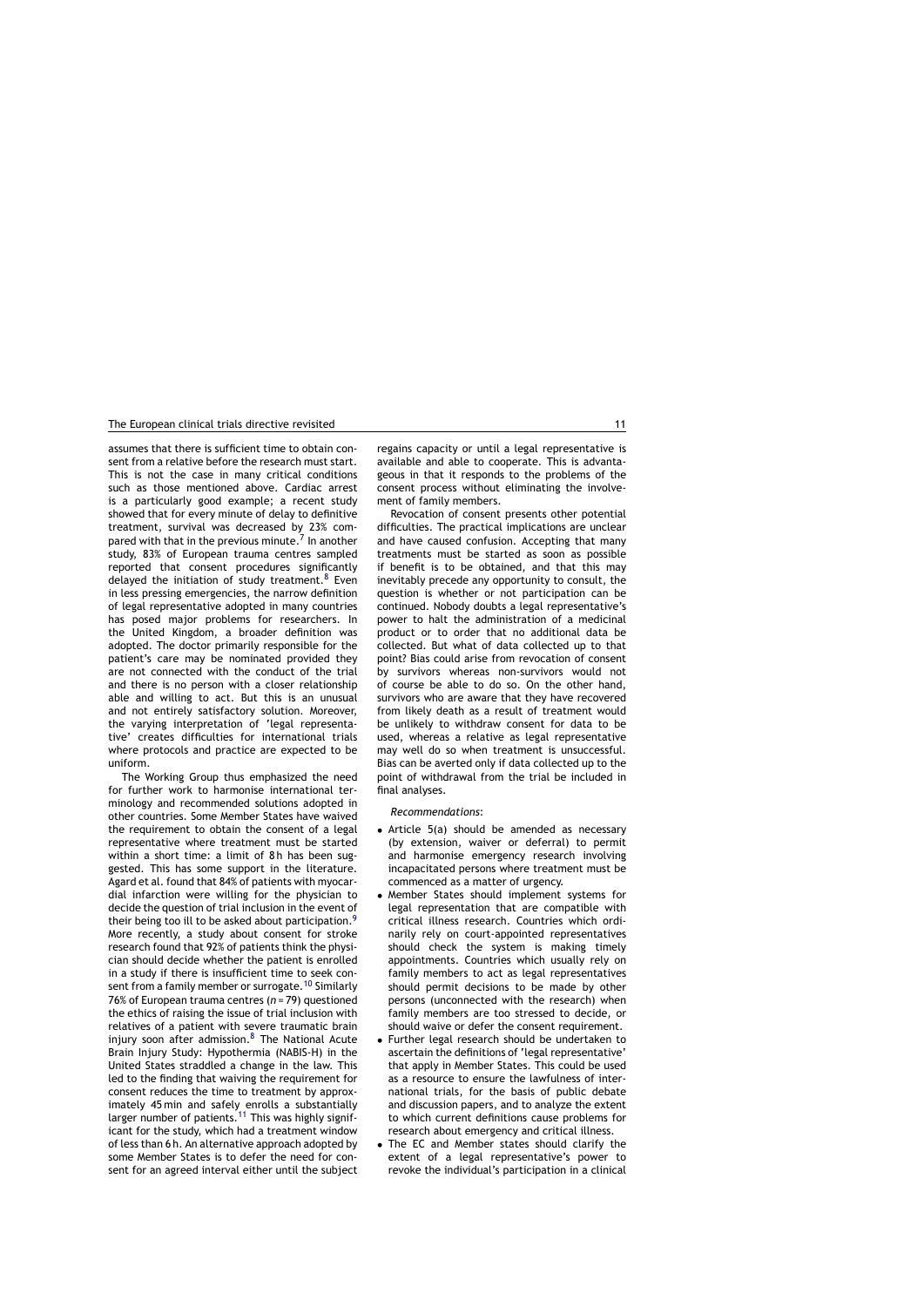trial with reference to the future analysis for research purposes of data or tissue already collected.

**Article 5(e)** ... *such research is essential to validate data obtained in clinical trials on persons able to give informed consent or by other research methods and relates directly to a life-threatening or debilitating clinical condition from which the incapacitated adult concerned suffers.*

The first condition in relation to validation presents no problem. Although some treatments will be appropriate only for incapacitated individuals and will therefore never be used in other clinical trials, data will always be available from animal studies or other sources. The second condition, however, that research must relate directly to a life-threatening or debilitating condition could be interpreted in an unfavourable way that the legislators may not have intended. Those who are critically ill require a great deal of support, including  $-$  for example  $-$  ventilation, sedation, and feeding. Research may indeed be required to improve patient care in these adjunctive ways. An example<sup>[12](#page-5-0)</sup> can be taken from recent studies that revealed important hazards to patients ventilated after a cardiac arrest at a rate commonly used in prehospital clinical practice; cardiac output and survival improved with slower rates. This was research that some could interpret narrowly as not related *directly* to the clinical condition from which the patients suffered: the cardiac arrest and its antecedent causes. Valid and necessary studies must be permissible in order to improve clinical care in situations where the incapacity arises from the treatment and not from the condition.

### *Recommendation*:

• Ethics committees should ensure that they interpret the phrase '*research* ... *directly related to a life-threatening or debilitating clinical condition*' appropriately, and not too narrowly. The interpretation should permit research in nonneurological conditions accompanied by incapacity, research in settings where incapacity is the consequence of essential therapy, research that addresses the common complications of incapacitating conditions, and research to improve methods of supportive therapy.

**Article 5(g)** ... *the Ethics Committee, with expertise in the relevant disease and the patient population concerned or after taking advice in* *population concerned, has endorsed the protocol.*

Ethics committees are often the only arbiters of the acceptability of a research project. An ill-advized adverse decision leads to much delay or, all too frequently, to appropriate and necessary research being abandoned. The resources available to ethics committees and their degree of expertise varies appreciably within the EU and also within Member States. Multicentre and multinational research projects may have to be submitted to several committees; different decisions have then sometimes been made on the same protocol. To a degree such problems reflect a lack of necessary expertise; this is understandable within a committee but many do not have systems for routinely making use of expert advice. Multicentre committees may also require local committees to endorse their decisions, thus adding an additional layer of bureaucracy and increasing delays. At a local level, powers should be circumscribed<sup>[13](#page-5-0)</sup> and be concerned with guidance rather than possible veto. Every effort should be made to simplify the process consistent with ensuring fair and appropriate decisions that safeguard the interests both of individuals and the wider population.

*Recommendations*:

- The EC and Member States should increase the resources available for Ethics Committees to secure members or advisors with specialist knowledge relevant to clinical trials with incapacitated patients.
- The EC and Member States should develop centralized bodies, guidelines and records of precedent decisions for ethics committees to increase the efficiency, consistency and predictability of their decisions.

## **Article 5(i)** ... *there are grounds for expecting that administering the medicinal product to be tested will produce a benefit to the patient outweighing the risks or produce no risk at all.*

There are two problems with this Article. The first is that the requirement that the medicinal product should be expected 'to produce a benefit to the patient outweighing the risks or no risk at all' is incompatible with the well-established ethical principle of equipoise. The second is that the Article (and the Directive as a whole) does not consider observational research, where there can be no direct benefit to the individual patient, but there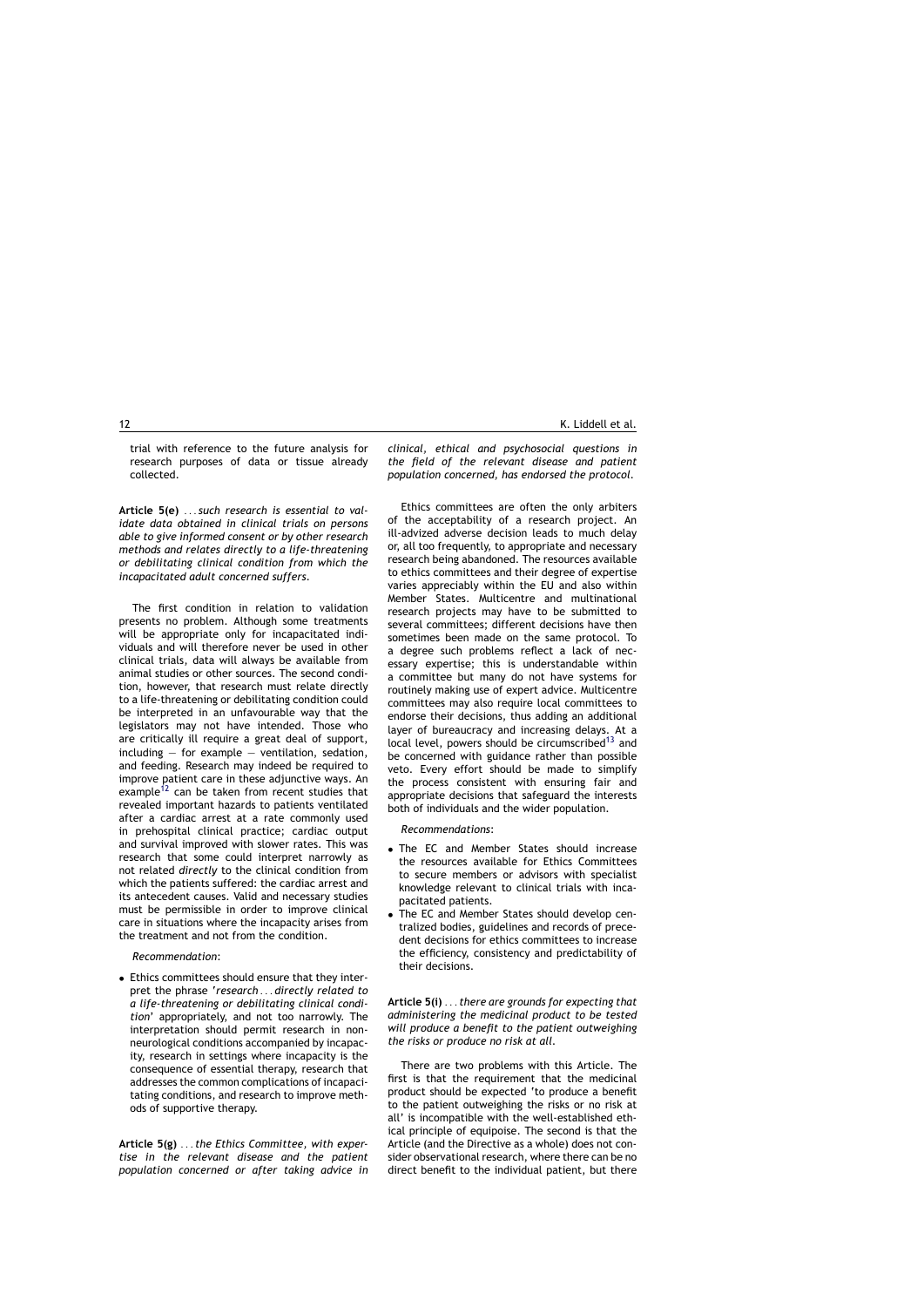may be substantial benefit to future patients though improved understanding of disease processes and established treatments.

Equipoise is a necessary prior condition for conducting any prospective randomized trial comparing a promising but unproven therapy against an alternative treatment or placebo. This is the only mechanism for determining the risk—benefit ratio of a new treatment; therefore, a favourable ratio logically cannot be a condition for performing a clinical trial. Indeed, if benefit can be expected for patients in critical or emergency situations, how can a placebo group be an ethical component? Enrolling patients in a trial in which some participants will be known from the *outset* to be receiving inferior treatment would be contrary to a duty of care, particularly where full consent cannot be obtained because of mental incapacity. On the other hand, a randomized trial can be expected to show a worse outcome in one arm compared with the other by the time it has been successfully concluded.

If the stipulation for risk extends also to the necessary investigations, then other problems arise. For example, who could guarantee that a CT scan or even simple intravenous cannulation would involve no risk? And in a placebo arm, likely to be 50% of the trial population, how could there be benefit that would outweigh even these miniscule risks?

The primary purpose of research is to produce knowledge that can be generalized to members of the community who are in a similar clinical state to that of those enrolled. In doing so, any risks must be weighed carefully so that participants are not put at unnecessary or disproportionate risk; there should also be at least a *possibility* of benefit where active treatments are administered. But the wording of Article 5(i) is strong, possibly unintentionally where it states 'grounds to expect that [it] will produce a benefit' and not 'may produce a benefit'.

Some sections of society in one Member State (the UK) have sought misguidedly to apply the language of Article 5(i) beyond the definition of clinical trials, lobbying for a law that would prohibit research using tissue and data from incapacitated persons unless it would benefit directly the individual or involve absolutely no risk. Interpreted strictly, this could preclude research based on the collection of blood or tissue, or even accepted surveillance techniques.

The Working Group considered the possibility of 'component analysis' as one solution to the problem.<sup>[14](#page-5-0)</sup> In such a model, the risks in a trial protocol would be analyzed in two steps. First, the components of the trial that relate to accepted treatment administered with therapeutic intent (the treatment component) are demarcated from other components delivered solely to test a scientific hypothesis (the non-treatment component). Only then are the risks presented by the two components analyzed separately. If the protocol involves only accepted forms of medical treatment or treatment in clinical equipoise, the risk/benefit ratio associated with the treatment

procedures should not be scrutinized by a research ethics committee; the legitimacy of these risks are assessed according to clinical standards. If equipoise exists, then the patient will not receive therapeutic interventions known to be inferior. The requirement to ascertain a favourable risk/benefit ratio should, however, be carried out in relation to the non-therapeutic components of the trial. The concept is discussed more fully elsewhere.[15](#page-5-0)

#### *Recommendations*:

- The EC and Member States should recognise that in circumstances of clinical equipoise (which is a fundamental ethical requirement for enrolling patients in clinical trials) there will be substantial uncertainty whether administering a medicinal product will benefit a patient. The requirement that the trial be expected to produce benefits outweighing risks (or no risk at all) must be interpreted in light of this.
- The EC and Member States should publish guidance about 'component analysis' to clarify that when assessing whether a trial will produce a benefit to the patient outweighing the risks (or no risk at all), the judgment should be made with reference to the benefits and risks associated with the research component of the trial (rather than components of the trial that reflect accepted medical therapies or treatments in equipoise).
- In conjunction with component analysis, the EC and Member States should review or clarify the requirement that the trial produce *a benefit to the patient outweighing the risks or produce no risk at all.* This should allow a protocol to include non-therapeutic components (e.g. scans, chart checks, blood tests) of no benefit to the individual, provided they represent no more than minimal risk, are minimized and proportionate to the knowledge gained.
- When national legislation implementing the Directive covers more than clinical drug trials, Member States should ensure it permits research with no therapeutic benefit for the individual provided it poses them no more than minimal risk (for example observational studies, research using human tissue samples or health records, and pathophysiological research).